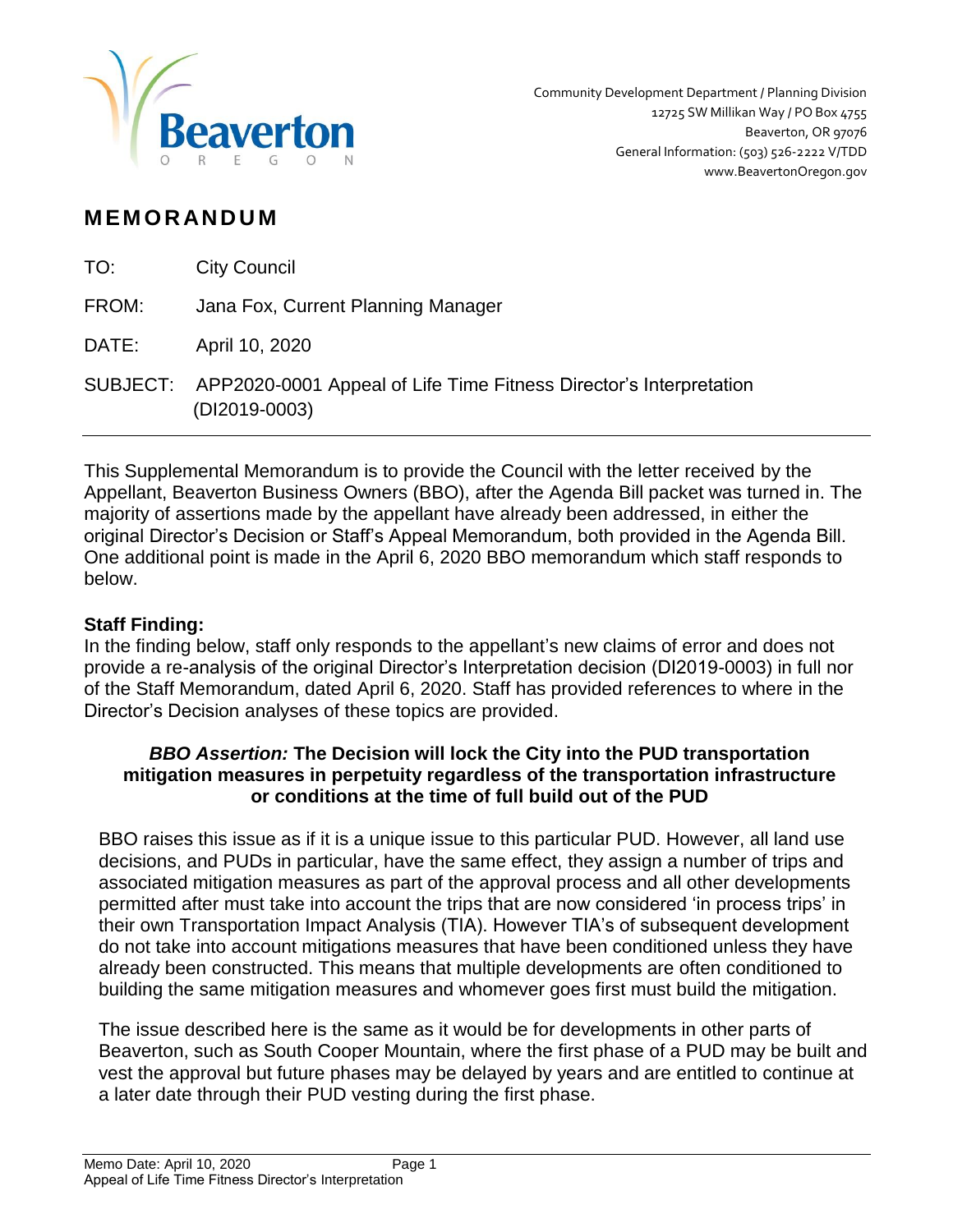This is not an issue of whether the PUD is vested, but a discussion of how the land use process works, for all developments. This is essentially an attack on the land use process and not relevant to the arguments of whether the PUD itself is vested.

# **EXHIBITS:**

Exhibit APP 1 - Appellant Materials: APP 1.3 Submittal on behalf of BBO by Mike Connors, Hathaway Larson, dated April 6, 2020.

Exhibit APP 2 – Applicant Materials: No additional agency comment received to date.

Exhibit APP 3 – Public Comment: No additional agency comment received to date.

Exhibit APP 4 – Agency Comment: No additional agency comment received to date.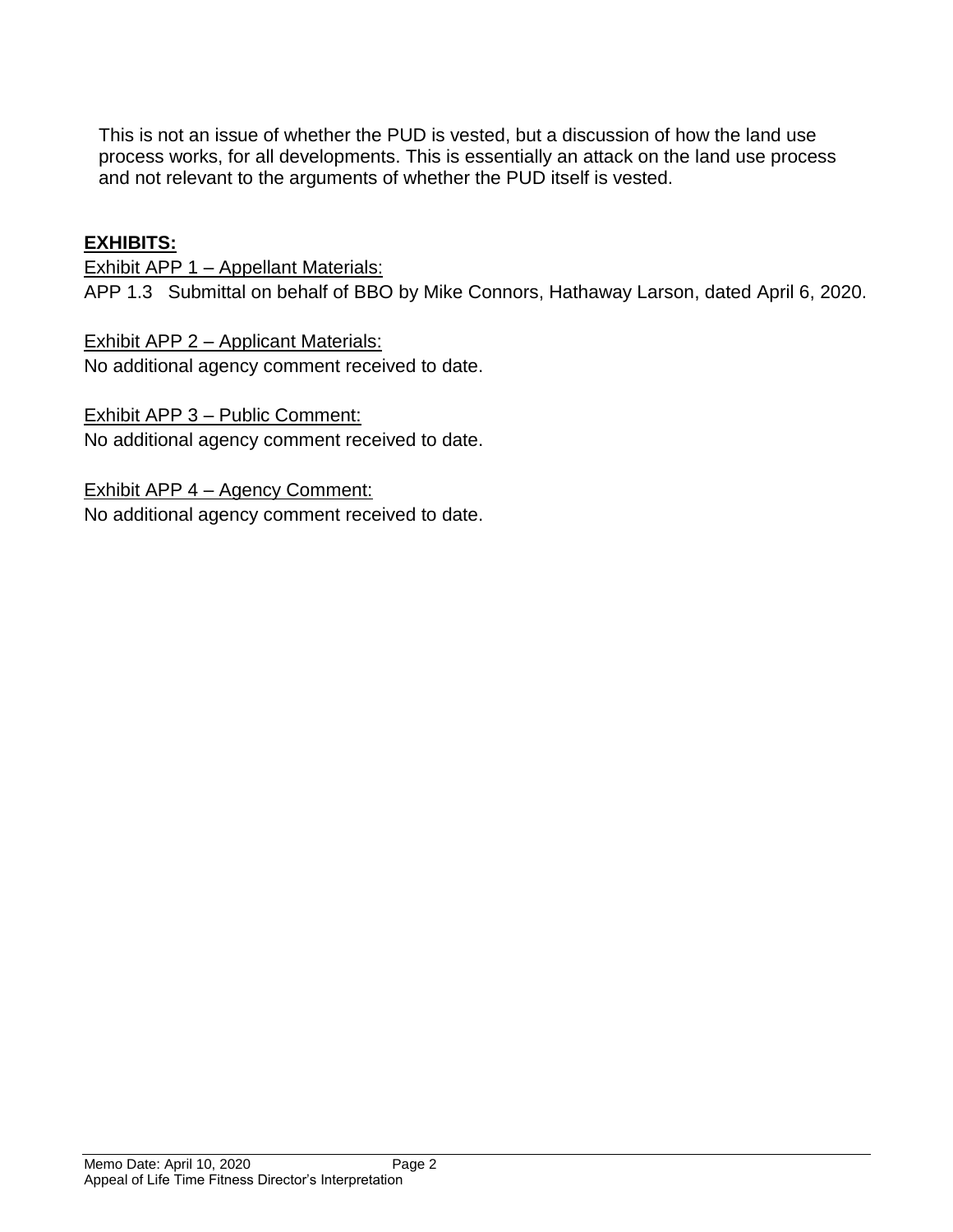HATHAWAY LARSON Koback · Connors · Heth

April 6, 2020

#### **VIA EMAIL (jfox@beavertonoreqon.gov)**

City Council c/o Jana Fox, Current Planning Manager City of Beaverton 12725 SW Millikan Drive Beaverton, OR 97076-4755

Re: **Appeal of Director's Decision to Approve Life Time Fitness Director's Interpretation, Casefile No. APP2020-0001** LTF Real Estate Company, Inc.'s Application No. DI2019-003 Response to Life Time and Peterkort Comment Letters Our Client: Beaverton Business Owners, LLC

Dear Mayor Doyle and Councilors:

As you know, this firm represents Beaverton Business Owners, LLC ("Beaverton Business Owners") with respect to the above-referenced appeal (the "Appeal") of the Director's Interpretation decision (the "Decision") regarding LTF Real Estate Company, Inc.'s ("Life Time") Application No. DI2019-003 (the "Application"). This letter responds to the comment letters on the Appeal submitted by Life Time, dated March 2, 2020 ("Life Time Letter"), and J. Peterkort and Company ("Peterkort"), dated March 13, 2020 ("Peterkort Letter").

#### **A. The Decision will lock the City into the PUD transportation mitigation measures in perpetuity regardless of the transportation infrastructure or conditions at the time of full build out of the PUD.**

Before addressing the specific arguments and issues raised in Life Time and Peterkort's comment letters, it is important for the City Council to understand the broader practical impacts of affirming the Decision. If, as Life Time and Peterkort propose, the PUD vested upon the construction of footings for a single 200 square foot guard shack, then the transportation mitigation measures adopted as part of the Sunset Station and Barnes Road PUD (the "PUD") which covers 80 acres will be the only transportation improvements the City can impose on the development of the PUD regardless of the transportation infrastructure or conditions at the time of full build out. All parties agree that vesting the PUD will fully vest the transportation impacts and mitigation measures that can be

> **E. Michael Connors** 1331 NW Lovejoy Street, Suite 950 Portland, OR 97209 [mike@hathawaylarson.com](mailto:mike@hathawaylarson.com) (503) 303-3111 direct (503) 303-3101 main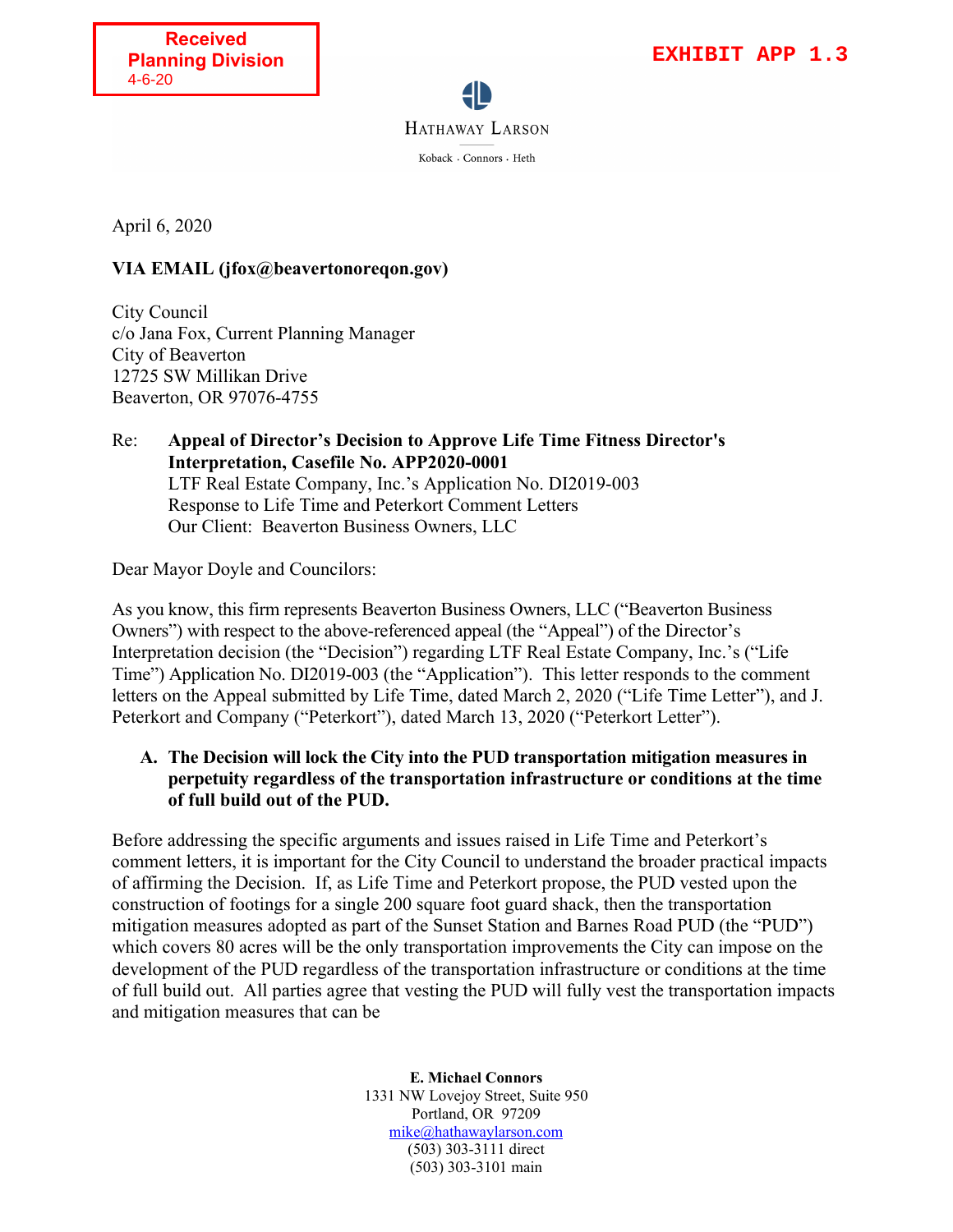Page 2 April 6, 2020

imposed for the remaining development of the PUD in perpetuity. Decision,  $p.7-8$ ;<sup>[1](#page-3-0)</sup> Application, p.5;<sup>[2](#page-3-1)</sup> Peterkort Letter, p.3; Life Time Letter, p.7. **Literally, the PUD could be developed 50 years from now when there is significantly more traffic congestion in the area and changes to the transportation infrastructure studied at the time of the PUD and the City would be limited to the transportation mitigation measures identified in 2013**. Therefore, the City Council's decision in this appeal will have long term impacts on the transportation infrastructure in this area and its ability to support the full buildout of the PUD.

The City Council should not hamstring the City by limiting the transportation mitigation measures to those identified under 2013 conditions when virtually no development has occurred in the PUD over the last seven (7) years. Since 2013, the only construction that occurred in the PUD is the foundation footings for a 200 square foot accessory guard shack. And that is the extent of the PUD development during good economic times. The whole reason for imposing an expiration date for the PUD was to ensure that the PUD development did not occur so far into the future that the transportation assumptions and mitigation measures were outdated. Adopting the Decision will result in precisely that outcome.

Peterkort should be required to refile the expired PUD and justify its plans for developing this area given the lack of any development over the last seven (7) years. It is particularly important in light of the current poor economic conditions. The City should require Peterkort to provide an updated transportation impact analysis to ensure that the transportation mitigation measures are adequate to accommodate the full build out of the PUD under the current conditions. Life Time and Peterkort's assertion that the City should allow them to game the system by deeming the PUD, which covers an 80-acre area and assumes the development of over 1,250,000 square feet of commercial space, hotels consisting of 500 rooms and 2,175 residential units, vested based solely on an accessory guard shack foundation is not only inconsistent with the City code and the applicable law as explained below, it is bad policy that will have adverse long term ramifications on the development of this PUD area.

<span id="page-3-0"></span><sup>&</sup>lt;sup>1</sup> The Decision quoted the following PUD findings which explain the impact of vesting the PUD: "If CU 2013-0003 is approved, once a subsequent development approval is granted, and substantial construction as defined in Chapter 90 of the Development Code has taken place, **the PUD and associated transportation trips will be vested for the full build out of the PUD area**." Decision, p.8. (Emphasis added).

<span id="page-3-1"></span> $2^2$  Life Time's Application quoted this same section of the PUD findings and elaborated with the following: "In other words, staff explained that **all property within the PUD**, regardless of its development status, **will be vested in the PUD's assumed trip generation and transportation mitigation measures upon substantial construction on any parcel within the PUD**." Application Narrative, p.5. (Emphasis added).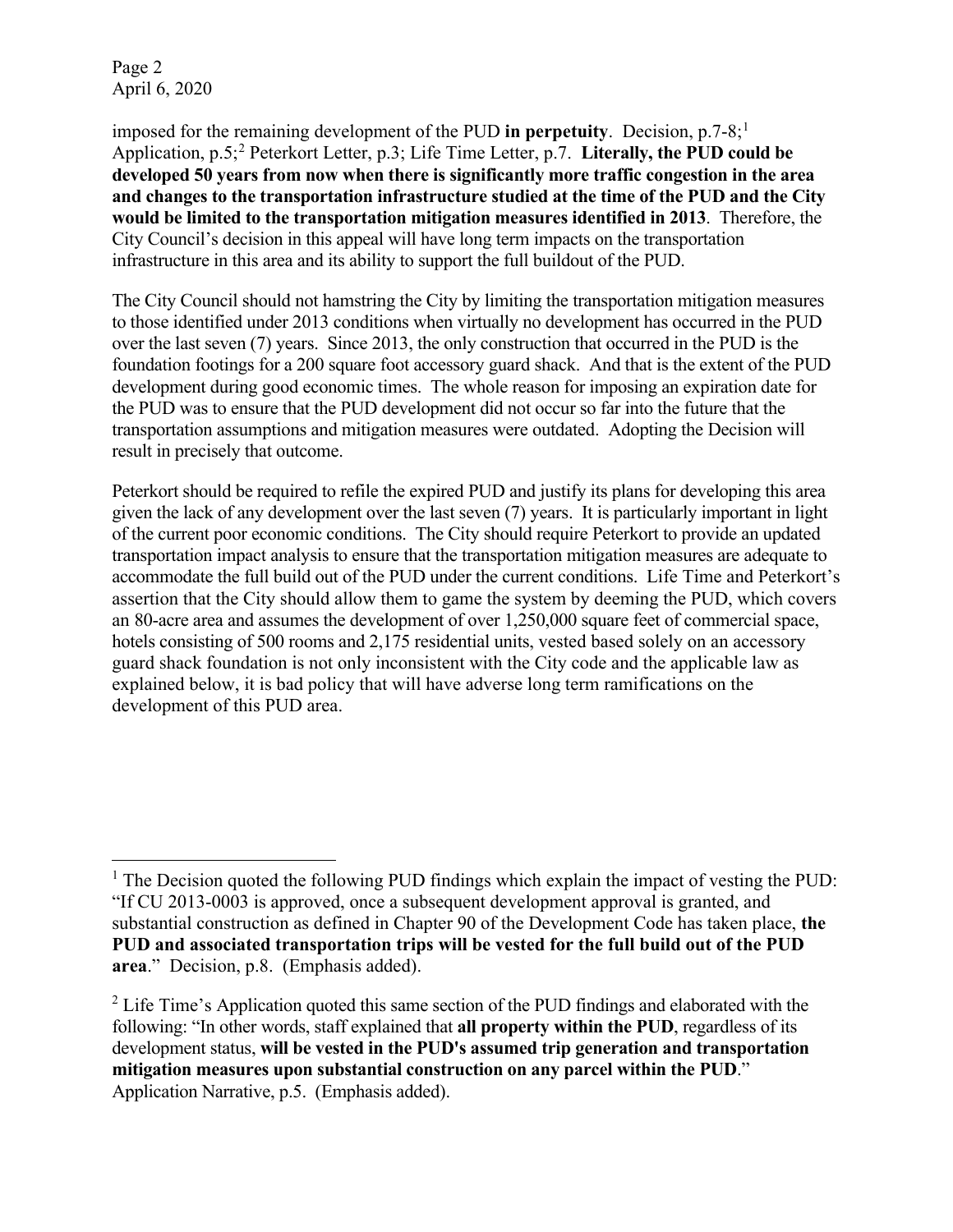- **B. Neither the temporary surface parking lot nor the accessory guard shack can vest the PUD.** 
	- **1. The mere fact the parking use category has the word principal in its title does not mean the surface parking lot is a "principal use" for purposes of vesting the PUD.**

Life Time and Peterkort's assertion that the surface parking lot is a principal use for purposes of vesting the PUD is based on a single argument - it was approved as a "Parking, as a Principal Use" and therefore it must be a principal use that vests the PUD because it includes the term "principal". Peterkort Letter, p.3; Life Time Letter, p.3-4. That is literally the sole basis for their argument.

The mere fact the term "principal" appears in the title of this particular use category does not determine if it is a "principal use" for purposes of vesting the PUD. The Development Code defines seven different types of parking uses – principal, excess, long term, public, structure, surplus and tuck-under. BDC Chapter 90. The Parking, as a Principal Use merely refers to a stand-alone surface parking lot per the definition of this term. It does not mean that a surface parking lot will always vest a development approval no matter the circumstances simply because it has the term principal in its title. If that were true, does that mean it is the only use that can qualify as a principal use because no other use categories in the City's Development Code include the term principal? Of course not.

The issue before the City Council is whether the surface parking lot is a "principal use" for purposes of vesting the PUD. The resolution of that issue depends on far more than the mere title of the use category. It depends on the intent and purpose of the PUD. The City Council must decide whether the surface parking lot is one of the "main or primary purpose(s)" for which the PUD was "designed, arranged or intended." Definition of Principal Use, BDC Chapter 90. A surface parking lot use that was never proposed, contemplated or approved as part of the PUD Approval cannot qualify as a "principal use" for purposes of vesting the PUD.

#### **2. A use that was approved as a temporary use because it conflicted with multiple Station Community-Sunset (SC-S) zone requirements cannot qualify as a principal use for purposes of vesting the PUD.**

Peterkort is attempting to pull a bait-and-switch. There is no dispute the surface parking lot was not a use proposed, contemplated or approved as part of the PUD, and it is fundamentally inconsistent with the pedestrian-oriented and mixed-use requirements of the Station Community-Sunset (SC-S) zone and the PUD. The SC-S zoning district requires that development include "a **mix of commercial, residential, employment, and civic uses** at relatively **high densities** to create vibrant, walkable areas **where many activities can be accomplished on foot or by bike or transit**." Comprehensive Plan Goal 3.6.1, Policy a. The SC-S zoning district also expressly "**limit(s) or prohibit(s) auto-oriented** commercial uses" and specifically "**limit(s) surface parking to encourage compact development**." Comprehensive Plan Goal 3.6.1, Policy c & Comprehensive Plan Goal 3.6.4, Policy d. The surface parking lot was clearly well below the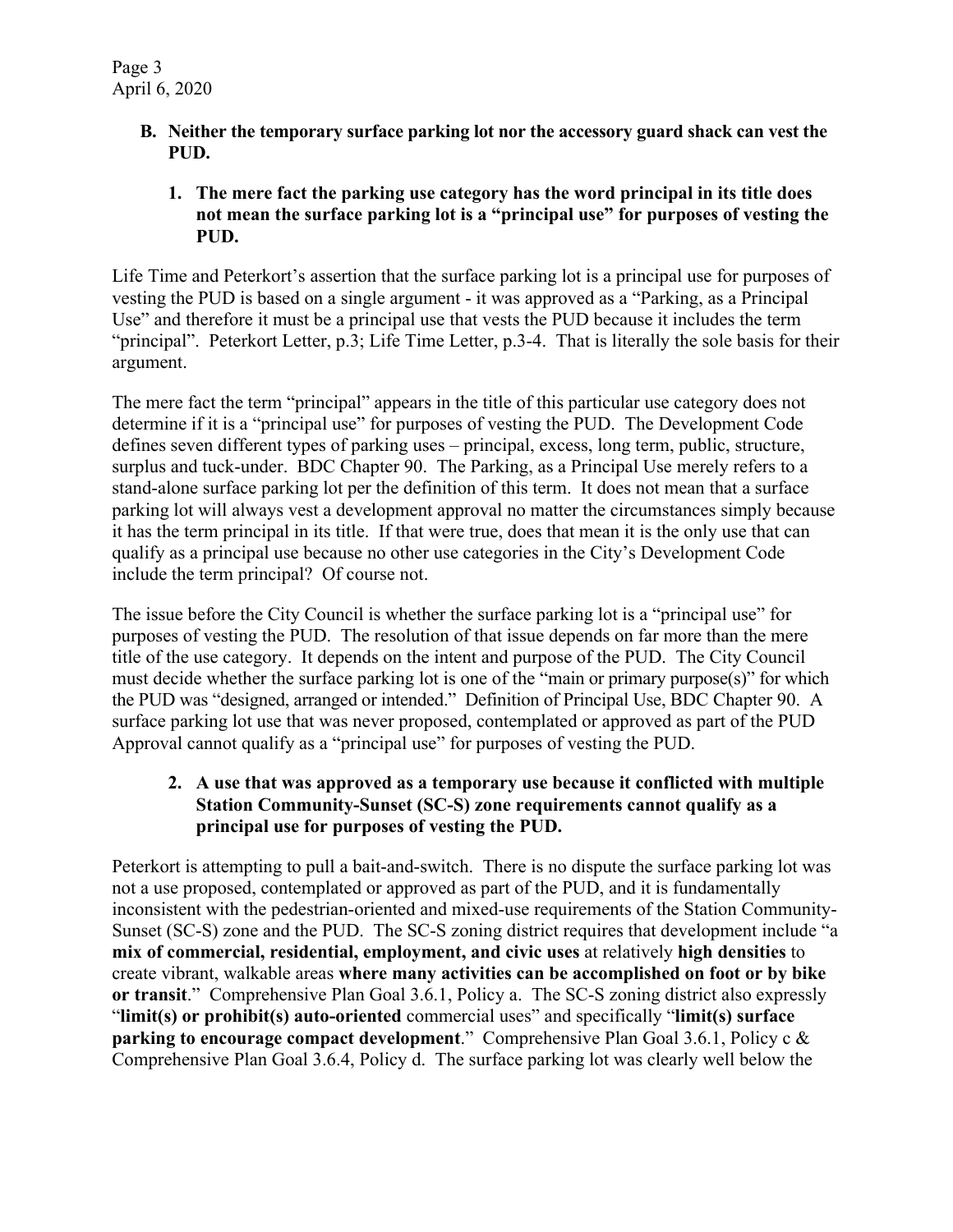Page 4 April 6, 2020

minimum FAR requirements.<sup>[3](#page-5-0)</sup> Surface Parking Lot Staff Report, attached as Exhibit C to Life Time Letter, p.FR-10 & DR-1.

The PUD, which covers properties predominately zoned SC-S, similarly anticipated dense, pedestrian-oriented and mixed-use development consistent with the SC-S zone requirements. PUD Staff Report, attached to appeal letter from E. Michael Connors, dated February 14, 2020, p.2, 10 & 20-25. Peterkort and Life Time do not dispute the fact that a surface parking lot was not proposed or contemplated as part of the PUD Approval.

Notwithstanding these fundamental inconsistencies with the SC-S zone and PUD, Peterkort represented to the City that the surface parking lot could still be approved because it was only an interim or temporary use that would soon be redeveloped with the principal uses intended by the SC-S zone and PUD. Staff explained why Peterkort maintained that the City could approve this use notwithstanding the inconsistencies with the SC-S zone policies and standards noted above as follows:

[T]he applicant has stated that **the surface parking lot is intended as an interim use** and that the parking lot has been designed to allow for continued intensification of the site, as well as **future redevelopment of the parking lot into urban style development**. \* \* \* The applicant has further provided a **Design Review Build Out Concept Plan** which **identifies how the site can be further intensified to meet the intended development identified above**." Surface Parking Lot Staff Report, p.CU-2. (Emphasis added).

Peterkort repeatedly emphasized during the planning commission hearing that the surface parking lot was only "**a temporary use**". Planning Commission Transcript, attached to letter from E. Michael Connors, dated March 16, 2020, p.5 & 10.

It is clear from the planning commission hearing transcript that several commissioners were deeply concerned about the concept of approving a use so antithetical to the PUD and SC-S zone and were only willing to approve it if they had assurances it was truly a temporary use. Planning Commission Transcript, p.6-10. To address these concerns, Commissioner Uba asked if Peterkort would agree to "a [Condition of Approval] somewhere here to clarify that this is **only temporary**." Planning Commission Transcript, p.10. Peterkort responded "we completely agree." Planning Commission Transcript, p.10. To ensure the surface parking lot was only approved as an interim or temporary use, staff proposed a condition of approval clarifying that it will "expire should the active use of the surface parking facility cease for a period of one year or greater." Surface Parking Lot Staff Report, p. CU-2 & Condition of Approval No. 2.

The planning commission's findings further demonstrate that the planning commission specifically relied on the temporary status of the surface parking lot and the assurance that it would not be "a

<span id="page-5-0"></span><sup>&</sup>lt;sup>3</sup> At the planning commission hearing, Peterkort acknowledged that the surface parking lot did not satisfy the FAR requirements: "None of our plans for this site are to meet the minimum FAR for this site." Planning Commission Transcript, attached to March 16, 2020 letter, p.5.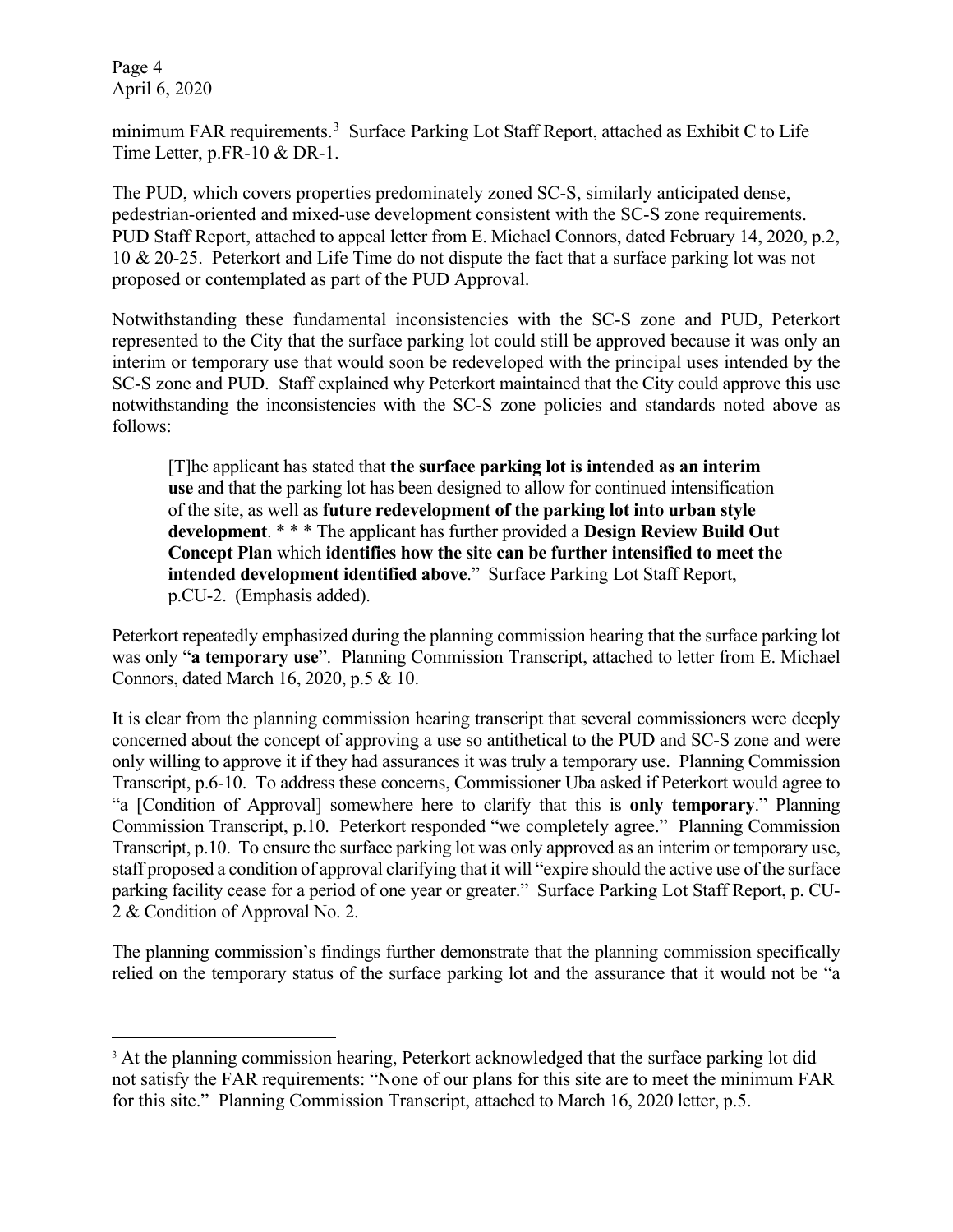Page 5 April 6, 2020

principal use of the site" as the basis for approving a use that so clearly conflicted with the pedestrianoriented and mixed-use requirements for the PUD:

**The Commission discussed their concern that the proposed surface parking lot as a principal use of the site** and whether that was consistent with the Comprehensive Plan Policies 3.6.1 (Support pedestrian-oriented mixed use areas) and 3.6.4 (Station Communities), including policies related to providing vertically mixed uses, limiting auto-oriented uses, and promoting walkable areas. \* \* \* The Commission found that with a condition of approval to ensure that the conditional use was intended [to] **help facilitate full buildout of the site and not a permanent principal use of the site**, that the proposal met the Comprehensive Plan policies. Planning Commission Order No. 2685, CU2018-0023 Order Approving Sunset Surface Parking, New Conditional Use ("Surface Parking Lot Approval"), attached to comment letter on Application from E. Michael Connors, dated December 26, 2019, p.2. (Emphasis added).

As Life Time acknowledged, the planning commission relied on Peterkort's Design Review Build Out Concept Plan as the basis for determining compliance with the SC-S zone standards and conditioned the approval as a temporary approval that will expire to ensure this future development actually occurs: "Peterkort applied for a Design Review Build-out Concept Plan (DRBCP), which shows how future intensification of the site can be provided to meet the envisioned intensity of development." Life Time Letter, p.4. The Design Review Build-out Concept Plan development is the principal or intended use for this site, not the temporary surface parking lot.

Peterkort's position for purposes of the Surface Parking Lot Approval is completely contradictory to their position in this Appeal. During the former process, Peterkort argued that the surface parking lot was merely an interim or temporary use, not the principal use for the site, in order to get a noncompliant use approved. Now Peterkort and Life Time are taking the opposite position - the surface parking lot is not only a principal use for this site, it is a principal use for the entire PUD. Peterkort and Life Time are also taking the ridiculous position that the PUD should be deemed vested based solely on a use that was never proposed, contemplated or approved as part of the PUD Approval.

The City Council cannot allow this bait-and-switch maneuver. The City specifically limited the surface parking lot to a temporary use because it is inconsistent with the pedestrian-oriented and mixed-use requirements of the SC-S zone and PUD, and such a use was not contemplated as part of the PUD. An interim or temporary use that was never proposed, contemplated or approved as part of the PUD Approval and is fundamentally inconsistent with the core SC-S zoning requirements cannot qualify as a principal use for purposes of vesting the PUD.

# **3. The guard shack was clearly an accessory use or structure that cannot vest the entire PUD.**

Although Life Time attempts to downplay staff's references to the 200 square foot guard shack as an accessory use or structure, there is no question it was proposed as an accessory use or structure. Staff repeatedly referred to the guard shack as an accessory use or structure during the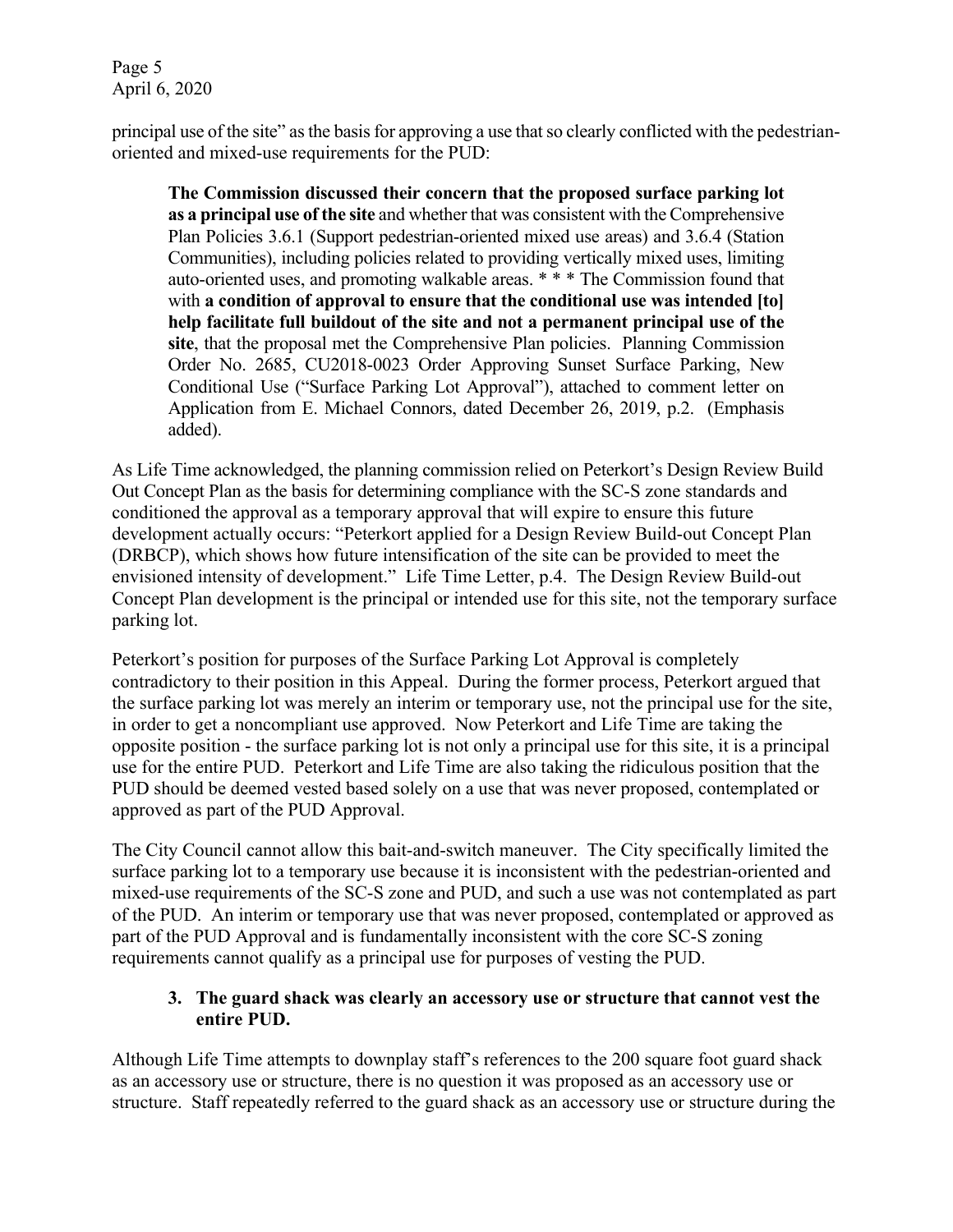Page 6 April 6, 2020

Surface Parking Lot Approval process. The Staff Report noted that the "applicant states that the **proposed guard structure is intended to be an accessory use** in support of the surface parking area" and emphasized that it is merely an "**auxiliary structure** to the primary surface parking use and is proposed to be an interim use." Surface Parking Lot Staff Report, p. DR-6 & DR-9. (Emphasis added). During the planning commission hearing, staff explained that the guard shack "is just intended as an **accessory use** to have someone onsite for security or if there are issues with the mechanical gates to assist people" and is "a fairly short structure **intended to be accessory to the parking lot**." Planning Commission Transcript, p.2-3. (Emphasis added).

Peterkort and staff had to take this position because the guard shack also did not comply with several approval standards. As previously stated, the 200 square foot guard shack clearly did not comply with the minimum FAR requirements. Surface Parking Lot Staff Report, p. DR-1. The guard structure was also inconsistent with numerous Design Review Guidelines, including but not limited to BDC 60.05.35.1.D, 60.05.35.6.A, 60.05.35.6.C, 60.05.35.7.A and 60.05.40.6.A. Surface Parking Lot Staff Report, p. DR-5-6, DR-8-9 & DR-14. Notwithstanding these noncompliant issues, Peterkort argued that it did not matter if the guard shack violated these standards because it was only an accessory use or structure that was part of the temporary surface parking lot proposal. Once again, Peterkort and Life Time are now taking the opposite position by claiming that the foundation footings for the guard shack alone can vest the entire PUD.

An accessory use or structure cannot vest the PUD because it is not a principal use or structure under the express terms and definitions of the City Code. "Substantial construction" only applies to "the building where the principal use will take place." BDC Chapter 90. A "Building, Principal" is defined as a "structure within which is conducted the principal use of the lot." BDC Chapter 90. In contrast, an "Accessory Structure or Use" is defined as a "structure or use incidental, appropriate, and subordinate to the main structure or use." BDC Chapter 90. Therefore, an accessory use or structure cannot be a "building where the principal use will take place" as required by the definition of "substantial construction" because it is incidental and subordinate to the principal use of building.

Life Time's claim that *any* structure can vest a development approval, even if it is only an accessory or auxiliary structure, is inconsistent with the plain language of the City Code and would create a horrible precedent that would effectively render expiration dates and vesting meaningless. If the PUD approval for a development of this size and scale can be vested by a 200 square foot accessory guard shack that was not even contemplated by the PUD, other developers can use the same approach to easily vest their development and avoid expiration of approvals. Using the same rationale, other developers could vest their development approval by obtaining a construction permit and constructing a foundation for any number of accessory structure (construction guard shack, garden shed, gazebo, tool shed, storage building, restroom, etc.), even if they admit it is only temporary and was not proposed or contemplated as part of the approved development. Once vested, these developers will be able to construct the approved development whenever they want, potentially years or decades after the approval because their entire development would be vested. Such a liberal approach would make a mockery of vesting and make approval expiration dates meaningless.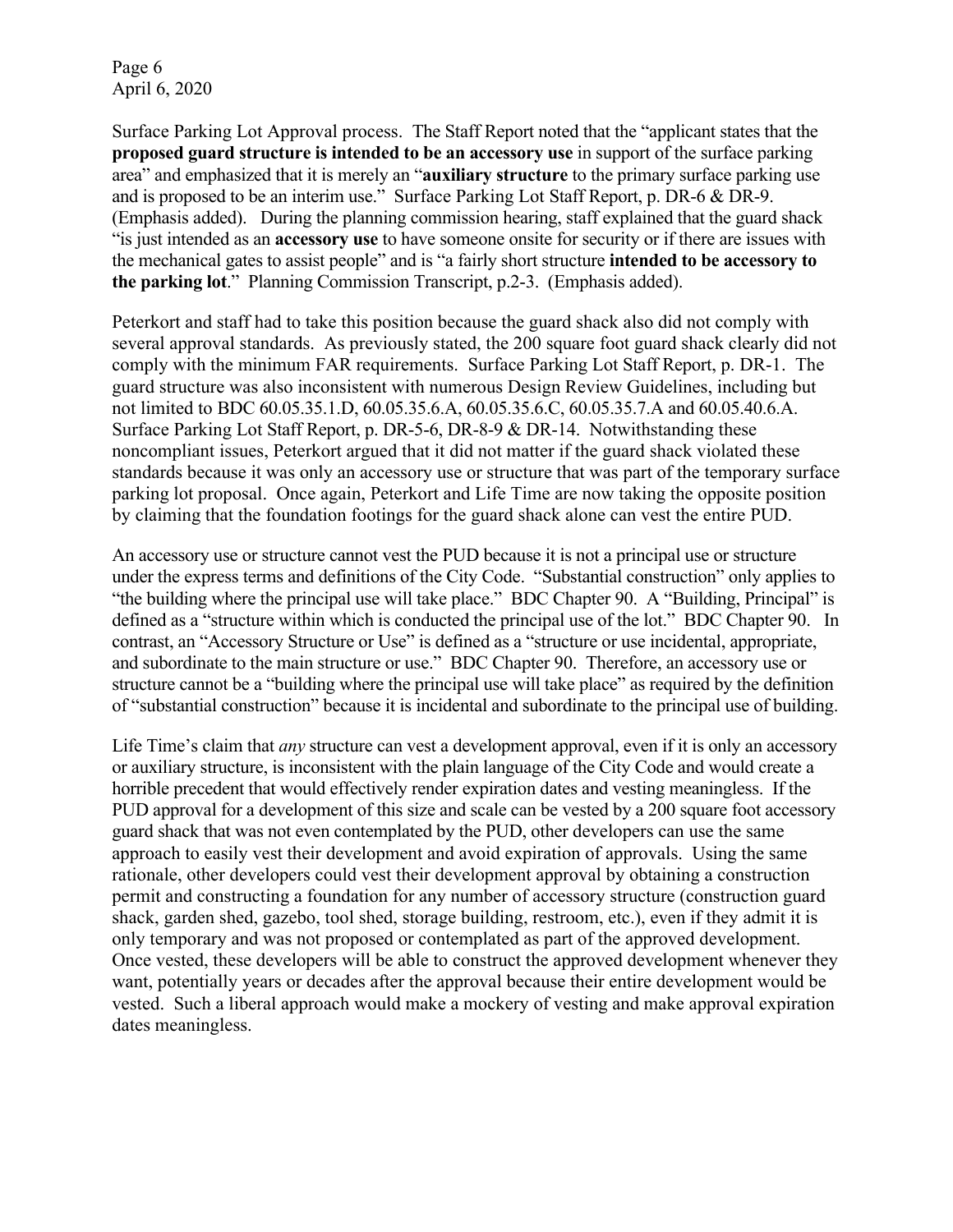#### **4. The planning commission's approval of the surface parking lot did not and cannot determine the PUD vesting issue.**

Life Time erroneously suggests that the Surface Parking Lot Approval already resolved the vesting issue because "Staff and the Planning Commission contemplated and intended that construction of the guard structure footing would vest the entire PUD." Life Time Letter, p.7. There are two flaws with Life Time's assertion.

First, the planning commission did not address or resolve the vesting of the PUD. Life Time does not cite to any findings in the Surface Parking Lot Approval decision to support its claim. Nor are there any. Instead, Life Time cites exclusively to a condition of approval that allows a foundation only permit for the guard shack, which does not even mention the PUD. This is a far cry from a vesting decision. If the planning commission intended for the Surface Parking Lot Approval to vest the PUD, surely it would have adopted specific findings addressing that issue.

Second, even had the planning commission attempted to vest the PUD as part of the Surface Parking Lot Approval, it would not be binding on the City Council. The planning commission's Surface Parking Lot Approval decision was limited to the application before it – a conditional use application to approve a surface parking lot. Peterkort did not request nor did the planning commission have the authority to determine if the PUD vested. If Life Time truly believed this issue had already been resolved it would not have filed the Application requesting a Director's Interpretation. Life Time's Application is the procedural mechanism to address this important question. That issue is squarely before the City Council on appeal and therefore the City Council must decide it as part of this appeal.

#### **5. LUBA did not determine that all traffic related issues have been resolved in favor of the PUD nor is it relevant to the issue of whether the PUD expired.**

Peterkort erroneously claims that LUBA's decision on the appeal of the Life Time project approval, *Beaverton Business Owners, LLC v. City of Beaverton*, LUBA No. 2019-079, "is substantial evidence that all traffic issues have been favorably resolved in favor of both the PUD and Life Time" and "any further challenges regarding traffic issues are a collateral attack on final land use decisions that approved all aspects of the PUD, the Sunset Surface Parking and the Life Time project." Peterkort Letter, p.3. Notably, Peterkort does not cite or quote any language from LUBA's decision to support this contention because that is not at all what LUBA determined in that case.

The sole issue addressed by LUBA was Beaverton Business Owners' contention that Life Time's mini-traffic impact analysis was flawed because it relied predominantly on an outdated and flawed 2007 traffic study of Life Time facilities (the "2007 TIA"). That was the only issue LUBA addressed or resolved. LUBA did not consider or address the adequacy of the PUD traffic generation and transportation mitigation measures, nor did it consider or address the Surface Parking Lot Approval. Neither the PUD nor the Surface Parking Lot Approval were before LUBA to consider in this appeal.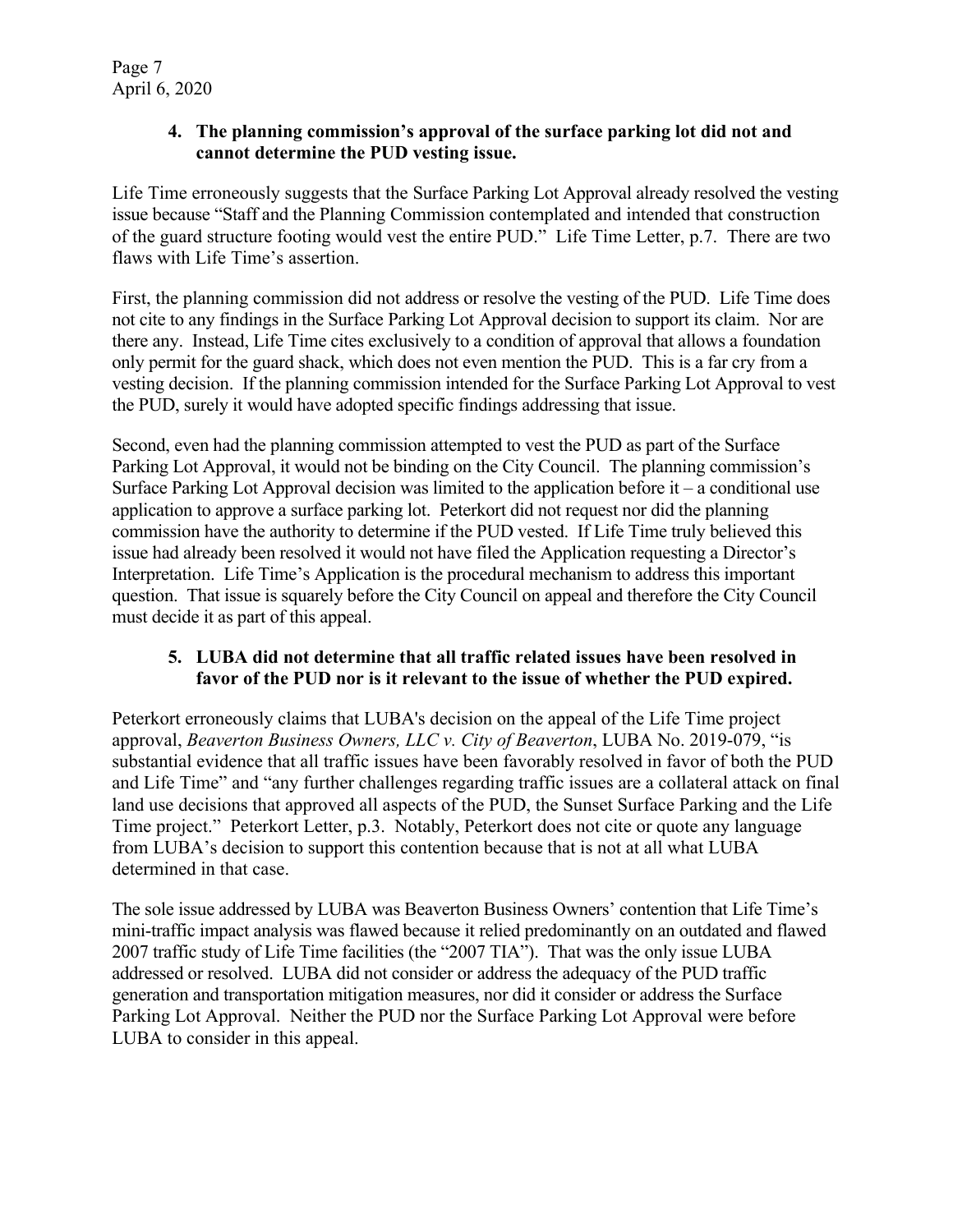Page 8 April 6, 2020

LUBA's decision has no bearing on whether the PUD expired or the impact of an expired PUD Approval on Life Time's project. Those are independent issues that were not before LUBA and can only be determined by the City Council as part of this Appeal process.

#### **6. The start of some construction activity does not constitute a "change in use" that vests the PUD.**

BDC 50.90.3.B.1 provides that an approval can vest if "The **use** of the subject property **has changed** as allowed by the approval." (Emphasis added). Unlike BDC 50.90.3.B.2, which applies "in the case of development requiring construction" and requires a construction permit and substantial construction to have taken place in order to vest, BDC 50.90.3.B.1 focuses on a change in the "use" of the property.

Peterkort attempts to conflate the "use" and "substantial construction" standards for vesting by claiming that the mere commencement of construction, regardless of whether it qualifies as substantial construction, results in a "change in use" that vests the development approval. Peterkort Letter, p.2. There are multiple problems with this position. The plain language of the code makes it clear that the standards in BDC 50.90.3.B.2 apply "in the case of development requiring construction," not BDC 50.90.3.B.1. Peterkort's interpretation would also render BDC 50.90.3.B.2 meaningless because it would mean that commencement of *any* construction, not substantial construction, is sufficient to vest. Nor is there any reason to conflate these two standards since the City has long used the substantial construction standard to determine if a development approval has vested. The only reason Peterkort wants the City to change this longstanding policy now is to benefit its interest in its project, not the City's interest.

The plain language of BDC 50.90.3.B.1 and its applicability to this case is clear and unambiguous. A development approval only vests under BDC 50.90.3.B.1 if the "use" of the property has changed. The use in this case – surface parking lot – did not commence before the PUD expired nor has it commenced now. Therefore, the PUD did not vest under BDC 50.90.3.B.1 because there was no "change in use" on the property prior to the expiration of the PUD Approval.

# **C. The Life Time project approval was contingent on the PUD and therefore it is no longer valid if the PUD expired.**

#### **1. The Life Time project approval is contingent on the PUD because it established the transportation standards and mitigation requirements for the Life Time project.**

Although Life Time attempts to down play the importance of the PUD Approval and the Life Time project's reliance on the PUD Approval, the Decision clearly affirms that the PUD Approval established the transportation standards and mitigation requirements for the Life Time project. The Decision acknowledged that the purpose of the PUD Approval was to "provide a consistent framework for determining transportation improvements for future development in the PUD itself and in the surrounding area by identifying in-process trips and mitigations for the PUD overall." Decision, p.DI-15. The Decision further noted that: "The PUD approval established trip assumptions and mitigation measures with which future development within the area must comply." Decision, p.DI-11.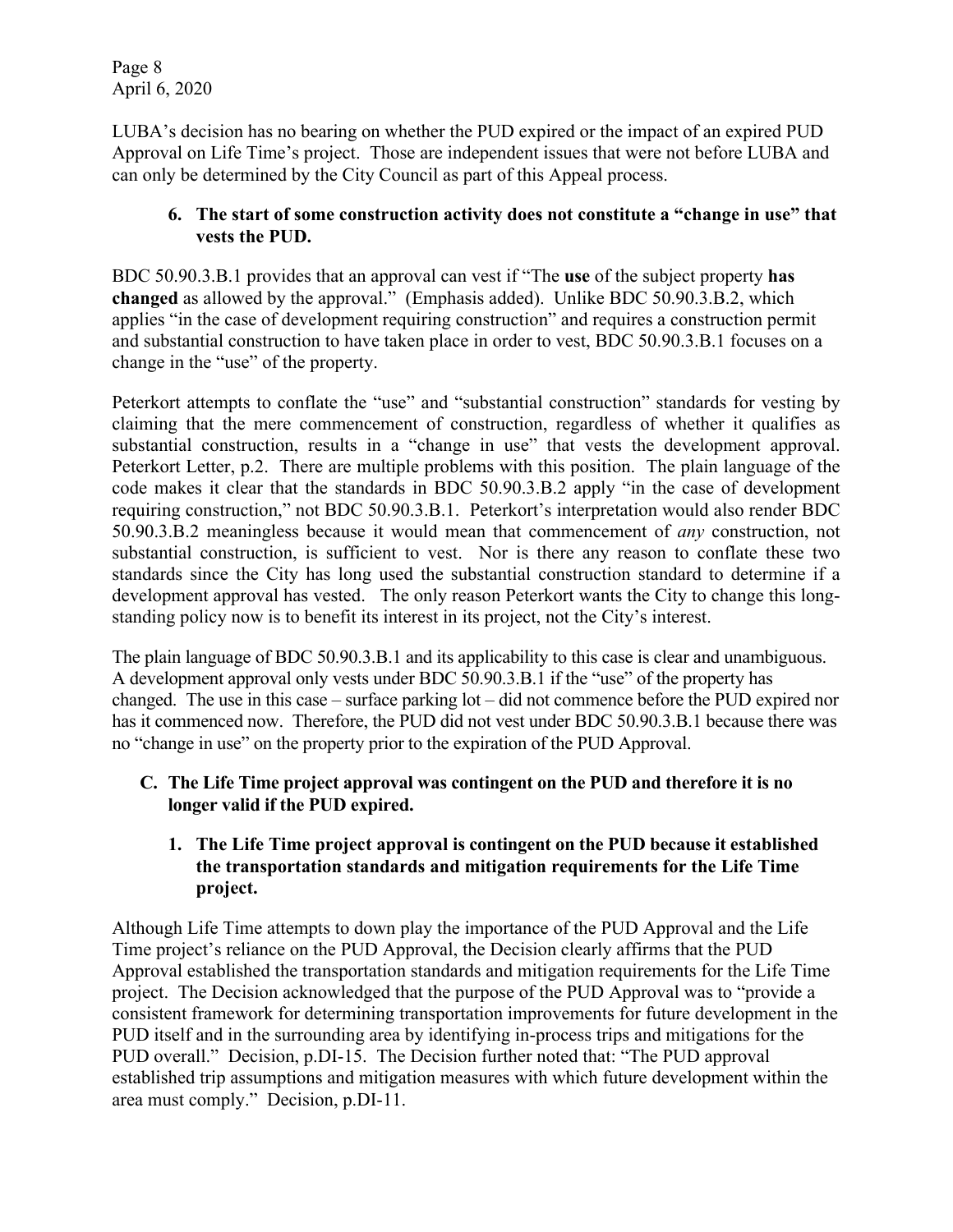Page 9 April 6, 2020

This understanding of the PUD is consistent with the PUD Approval findings. The PUD Approval findings explained the purpose of the PUD as follows:

If approved, **CU 2013-0003 will establish a range of uses authorized to be located on specific parcels within the boundaries of the proposed PUD**. Moreover, an approval of **the PUD will establish the range of necessary mitigation measures to the transportation system in the area**. In order to act on the entitlements granted by [this] PUD on the specific parcels, the property owner will be required to submit appropriate **land use application in the future which demonstrate how the proposed development will meet** the Development Code in effect at the time of the application submittal and **the conditions of CU 2013-0003**. \* \* \* If CU 2013-0003 is approved, once a subsequent development approval is granted, and substantial construction as defined in Chapter 90 of the Development Code has taken place, the PUD and associated transportation trips will be vested for the full build out of the PUD area. PUD Staff Report, p.6. (Emphasis added).

Contrary to Life Time's suggestion otherwise, the PUD clearly impacts the types of uses allowed because it established the "range of uses authorized to be located on specific parcels" and it provided "the range of necessary mitigation measures to the transportation system" to support those uses. *Id.* In other words, the PUD Approval superseded the standard transportation requirements and imposed different transportation requirements (hence the requirement for only a supplemental or mini TIA) and limited the transportation mitigation measures to those specifically adopted as part of the PUD Approval.

Life Time's project was contingent on the PUD Approval because, as stated in Life Time's own words, it relied on "the PUD's assumed trip generation and transportation mitigation measures" to demonstrate compliance with the transportation standards. Application Narrative, p.5. Once the PUD expired, Life Time is no longer able to rely on the PUD's assumed trip generation and transportation mitigation measures to review projects within the PUD area. That means the transportation standards have changed since the City approved the Life Time project. As Life Time acknowledged, a change in the land use approval standards applicable to a development project triggers a vested rights review.

#### **2. The vested rights doctrine does apply and Life Time cannot demonstrate a vested right to complete the project.**

Vested rights refer to the right to complete a development that is no longer consistent with the current applicable land use regulations. *Clackamas Co. v. Holmes*, 265 Or 193, 197, 508 P2d 190 (1973); *O'Shea v. City of Bend*, 49 Or LUBA 498, 501 (2005). A vested right is essentially the right to finish construction or to fully implement a use that is, or will be, a nonconforming use or development when completed. *WalMart v. City of Hood River*, 72 Or LUBA 1, *aff'd* 274 Or App 261, 363 P3d 522 (2015). Vested rights are a type nonconforming use or development that is different from a traditional nonconforming use in that it becomes nonconforming before the construction is complete and the use established. *Fountain Village Development Co. V. Multnomah County*, 176 Or App 213 (2001). In other words, nonconforming use rights protect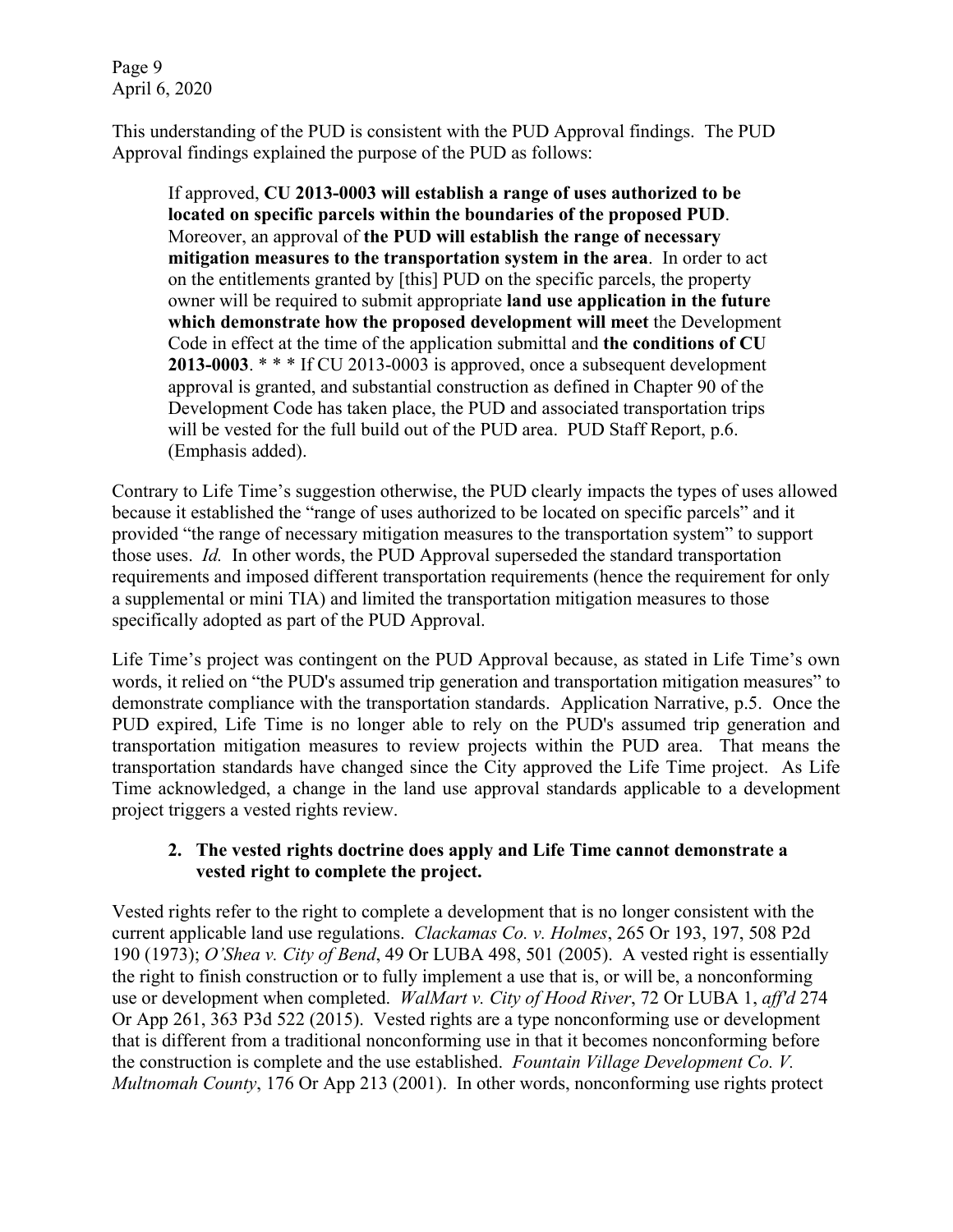Page 10 April 6, 2020

uses in existence at the time of changes to the approval standards and vested rights arises when a use is not fully established before the changes to the approval standards.

The Life Time project approval is no longer consistent with the City's land use regulations because it was approved based on different transportation standards than those that apply now that the PUD expired. The PUD Approval superseded the standard transportation requirements and imposed different transportation requirements and limited the transportation mitigation measures to those adopted as part of the PUD Approval. Since the PUD expired and is no longer valid, Life Time's project is subject to different transportation standards today. Life Time must prove it has a vested right to complete the construction of the project given the the different transportation standards that apply now that the PUD expired.

As we explained in our Appeal, Life Time is required to demonstrate that it has a vested right to complete the project under the vested rights ratio test set forth in *Holmes*. The Court in Holmes explained that: "in order for a landowner to have acquired a vested right to proceed with the construction, the commencement of the construction must have been substantial, or substantial costs toward completion of the job must have been incurred. *Holmes*, 265 Or at 197. Life Time did not even attempt to demonstrate that it can satisfy the "ratio test" established in *Holmes* which requires a comparison of the expenditures incurred prior to the change that made the development nonconforming to the total cost of the project. *Id*. at 197-98.

Life Time did not attempt to demonstrate that it can satisfy the *Holmes* ratio test because it is clear it cannot do so. Life Time did not commence any construction activity prior to the expiration of the PUD. Life Time knew when it was pursuing its land use permits that the PUD was scheduled to expire on November 5, 2019 and could not be extended any further. It pursued this project understanding that there was a risk the PUD would expire before Life Time could even commence construction of its project. Therefore, Life Time cannot demonstrate that it has a vested right to commence and complete the construction of its project.

In an attempt to avoid having to address the vested rights requirement, Life Time raises a number of red herring defenses. Life Time argues that the expiration of the PUD would have absolutely no bearing on the standards and criteria previously applied to the project. Not only is that inconsistent with the plain language of the PUD Approval, but such a theory would render the PUD meaningless. Why would Peterkort go through the extensive effort of getting the PUD approved, extended multiple times and attempt to vest with a parking lot if the PUD did not impose *any* different standards on the individual development projects within the PUD? Of course the PUD imposed different transportation standards that made it easier for the individual developments within the PUD like Life Time to satisfy the transportation requirements.

Life Time argues that it is not required to demonstrate a vested right because its project is subject to the "goal post" rule under ORS 227.178(3). ORS 227.178(3) is not applicable because it only applies to the "approval or denial of the application," not an action that occurs after the approval. After a project is approved, the vested rights doctrine applies to projects that are not yet complete and the nonconforming use doctrine applies to projects that have been completed and established. Otherwise, there would be no reason for the vested rights or nonconforming use doctrine because ORS 227.178(3) would prohibit a local government from ever applying new standards after an application is approved. It is particularly inapplicable in this case because it